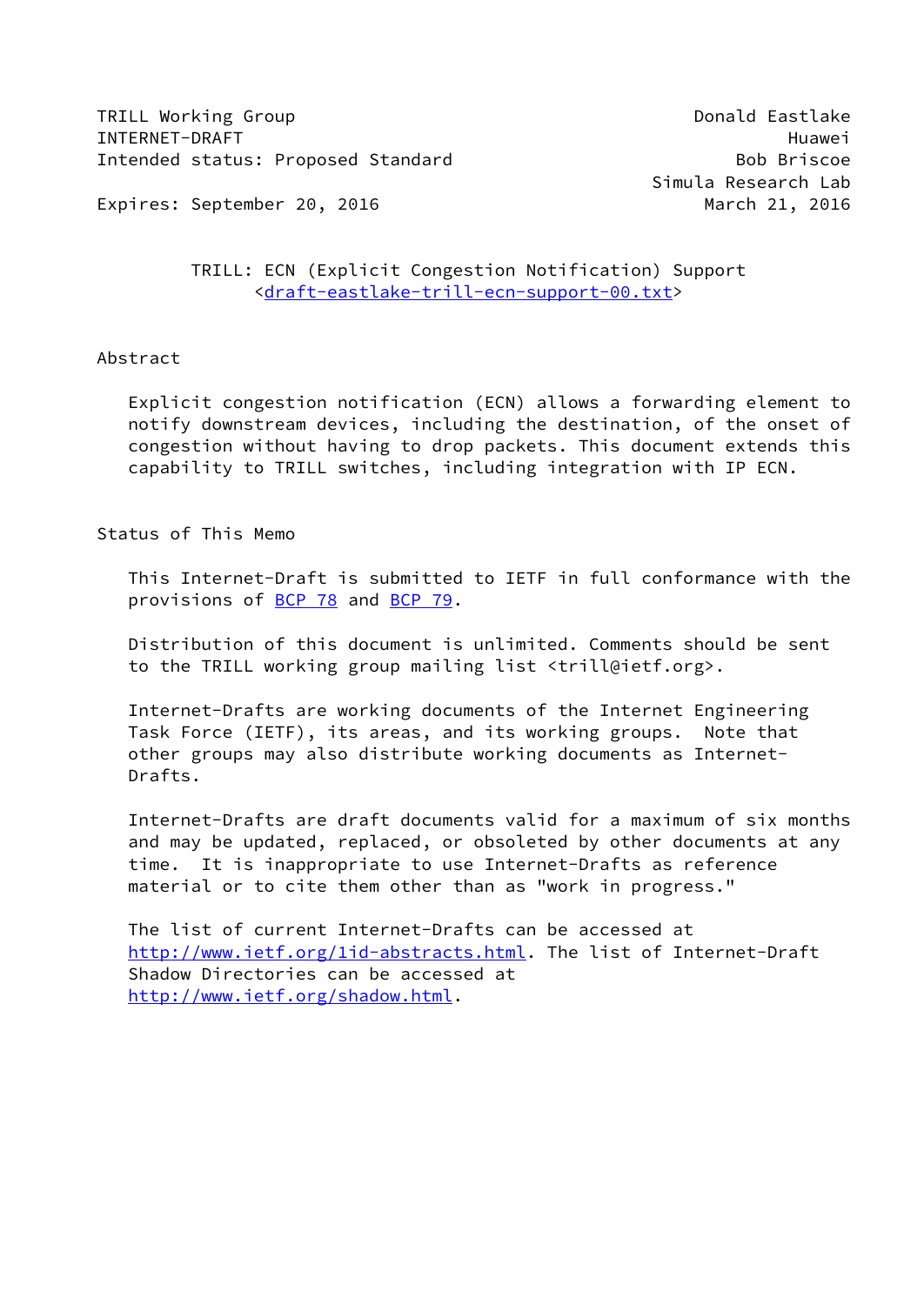# INTERNET-DRAFT TRILL ECN Support

# Table of Contents

| 1.1 Conventions used in this document4     |  |
|--------------------------------------------|--|
| 2. The ECN Specific Extended Header Flags5 |  |
|                                            |  |
|                                            |  |
|                                            |  |
|                                            |  |
|                                            |  |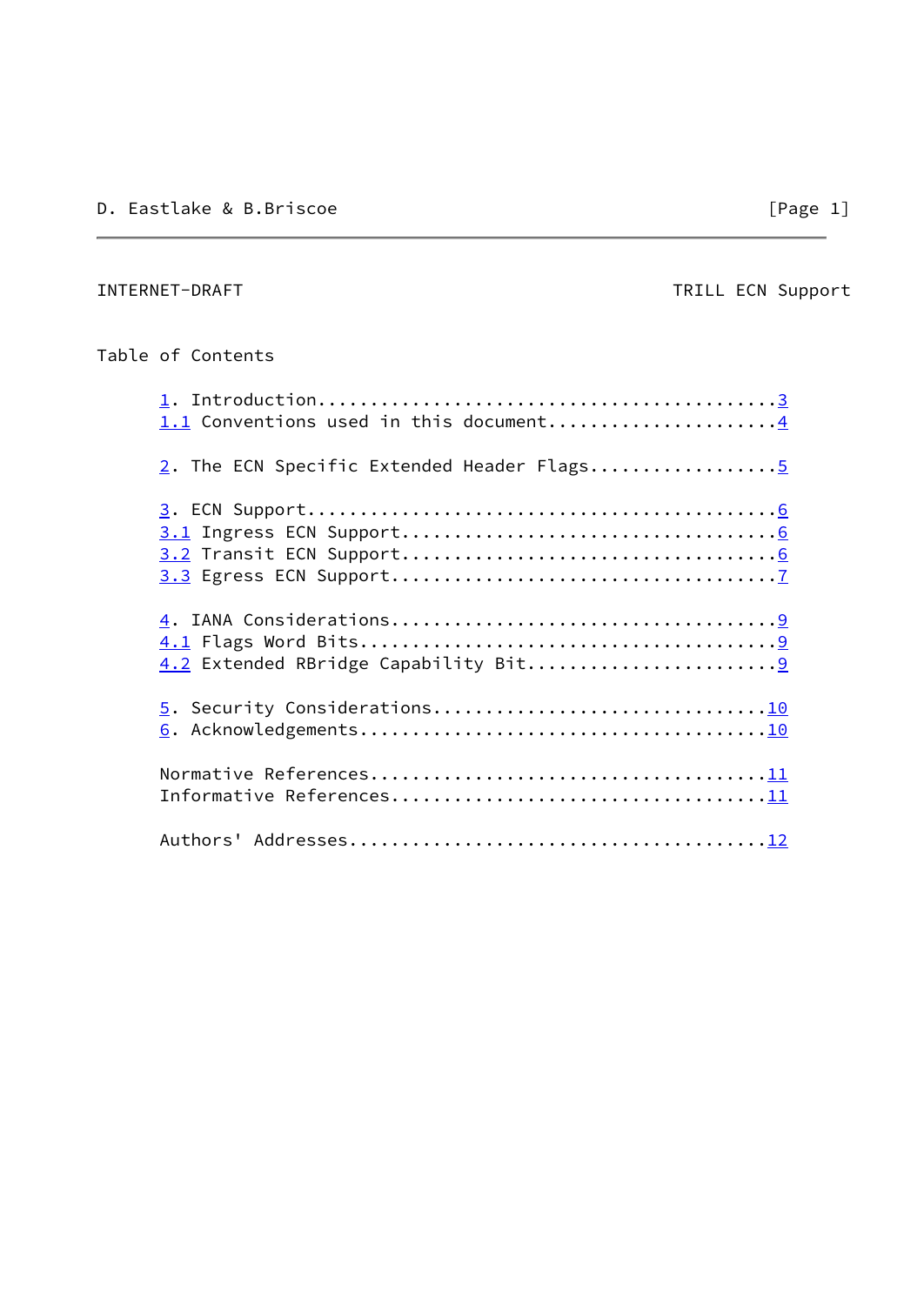D. Eastlake & B.Briscoe [Page 2]

### <span id="page-2-1"></span>INTERNET-DRAFT TRILL ECN Support

### <span id="page-2-0"></span>[1](#page-2-0). Introduction

 Explicit congestion notification (ECN [[RFC3168](https://datatracker.ietf.org/doc/pdf/rfc3168)]) allows a forwarding element, such as a router, to notify downstream devices, including the destination, of the onset of congestion without having to drop packets. Instead, the forwarding element can explicitly mark a proportion of packets in a two-bit ECN field. For example, a two-bit field in IP headers is available for ECN marking.

 The transit of user data through a TRILL campus is similar to transport through a tunnel with the ingress and egress RBridges equivalent to the ends of the tunnel. Thus, existing ECN tunneling recommendatons, particularly [\[RFC6040](https://datatracker.ietf.org/doc/pdf/rfc6040)], apply.

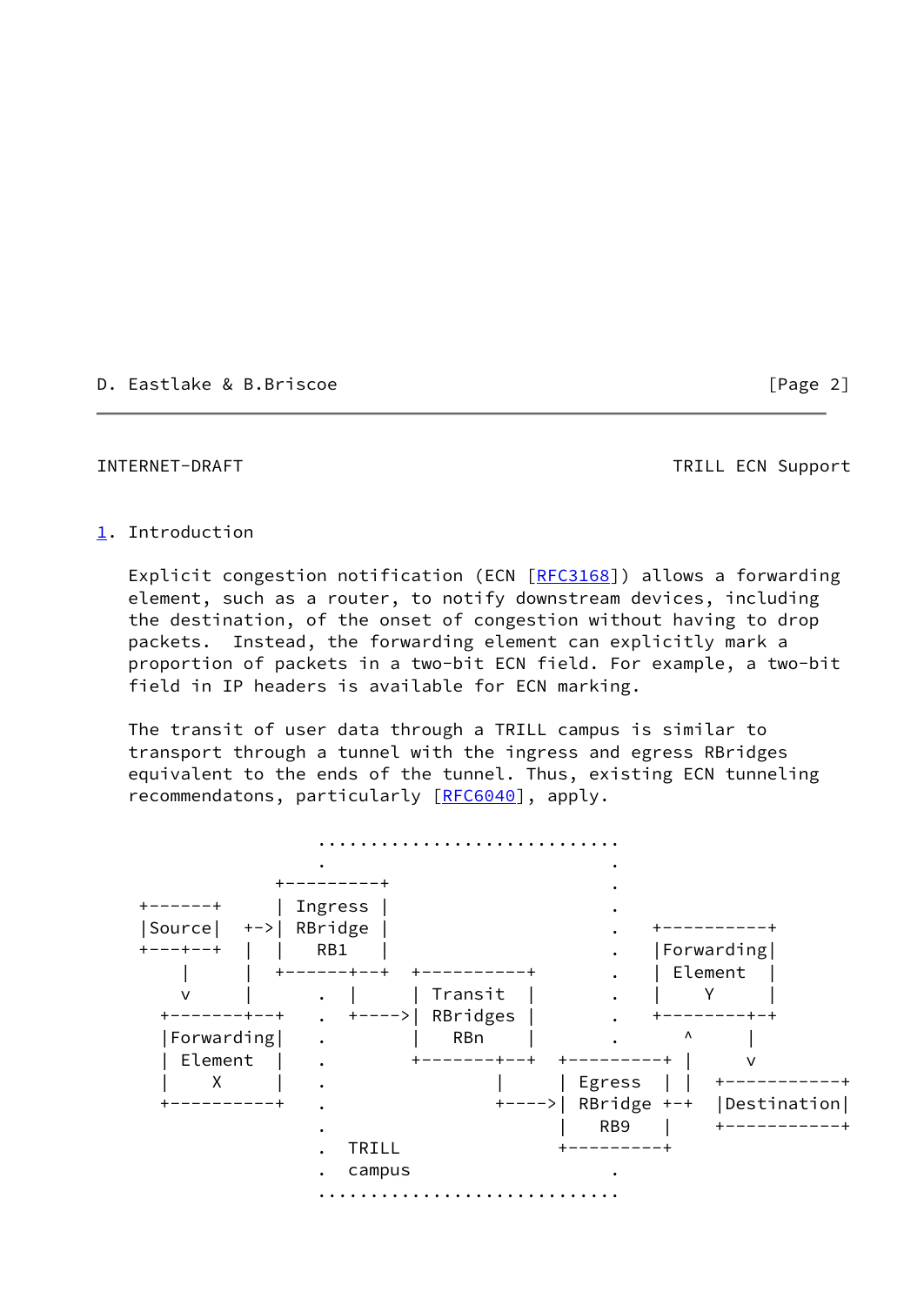In the figure above, if ECN is implemented and assuming IP traffic, RB1 is effectivley a tunnel entrance and RB9 a tunnel exit. Traffic from Source to RB1 might or might not get marked as having experienced congestion in forwarding elements, such as X, before being encapsulated at ingress RB1. Any such ECN marking is encapsulated with a TRILL Header and provision is made in the TRILL Header extension Flags Word for ECN marking by the RBridges through which this traffic passes.

 Any ECN marking in the traffic at the ingress is copied out to the TRILL Header Flags Word. At RB9, the TRILL egress, any ECN markings in the TRILL Header Flags Word and in the encapsulated traffic are combined so that subsequent forwarding elements, such as Y and the Destination, can see if congestion was experienced at any previous point in the path from Source if the forwarding elements are ECN capable and the Source marked packets as ECT (ECN Capabile Transport).

D. Eastlake & B.Briscoe [Page 3]

<span id="page-3-1"></span>INTERNET-DRAFT TRILL ECN Support

<span id="page-3-0"></span>[1.1](#page-3-0) Conventions used in this document

The terminology and acronyms defined in [\[RFC6325](https://datatracker.ietf.org/doc/pdf/rfc6325)] are used herein with the same meaning.

In this documents, "IP" refers to both IPv4 and IPv6.

 The key words "MUST", "MUST NOT", "REQUIRED", "SHALL", "SHALL NOT", "SHOULD", "SHOULD NOT", "RECOMMENDED", "MAY", and "OPTIONAL" in this document are to be interpreted as described in [\[RFC2119](https://datatracker.ietf.org/doc/pdf/rfc2119)].

Acronyms:

CE - Congestion Experienced

ECN - Explicit Congestion Notification

ECT - ECN Capabile Transport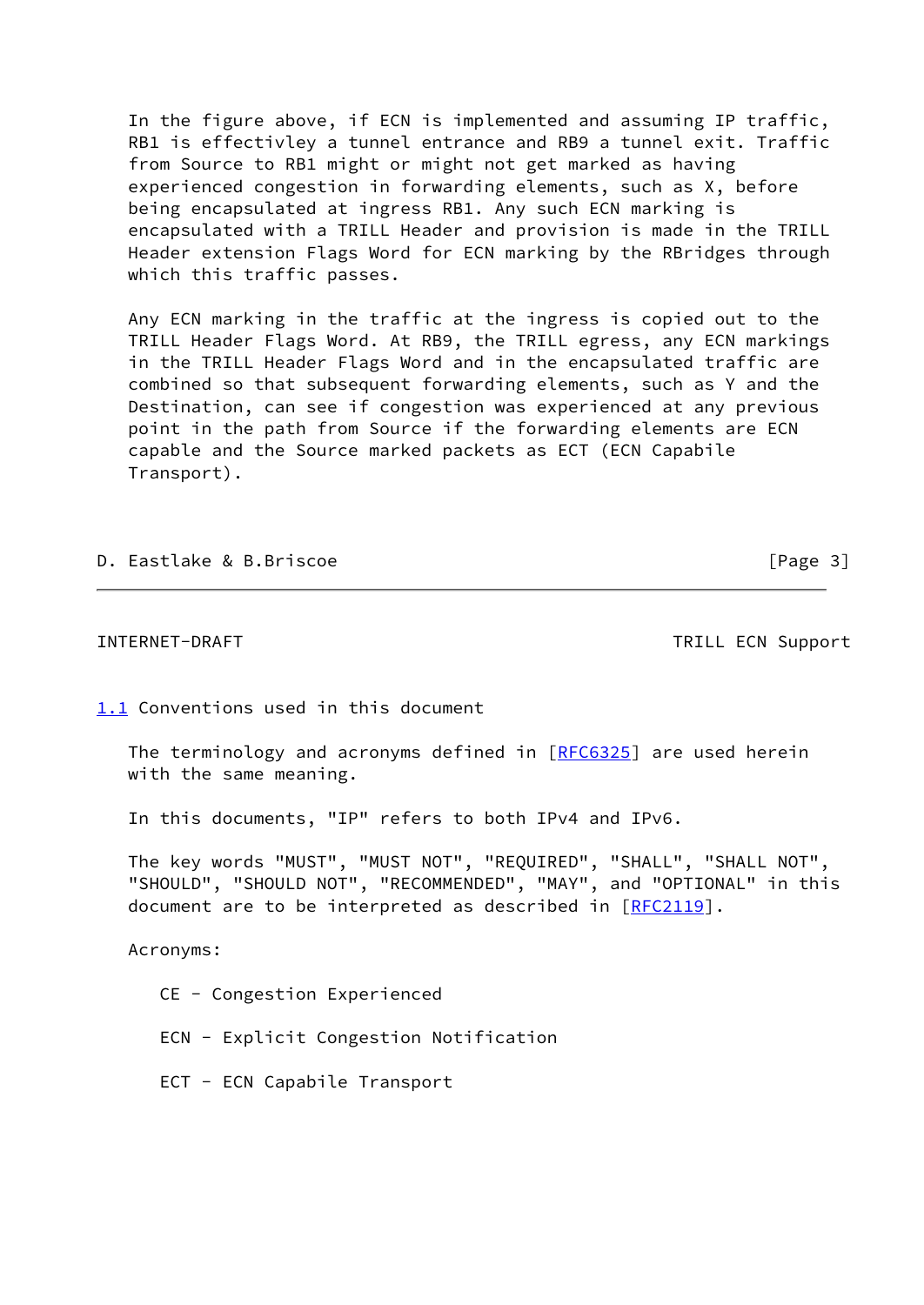D. Eastlake & B.Briscoe [Page 4]

<span id="page-4-1"></span>INTERNET-DRAFT TRILL ECN Support

<span id="page-4-0"></span>[2](#page-4-0). The ECN Specific Extended Header Flags

 RBridges MAY implement ECN (Explicit Congestion Notification) [\[RFC3168](https://datatracker.ietf.org/doc/pdf/rfc3168)] through a two-bit field in the TRILL Header extension Flags Word [\[RFC7780](https://datatracker.ietf.org/doc/pdf/rfc7780)]. If implemented, it SHOULD be enabled by default but can be disable on a per RBridge basis by configuration.

 This field is show below as "ECN" and consists of bits 12 and 13 which are in the range reserved for non-critical hop-by-hop bits. See [\[RFC7780](https://datatracker.ietf.org/doc/pdf/rfc7780)] and [[RFC7179](https://datatracker.ietf.org/doc/pdf/rfc7179)] for the meaining of the other bits.

0 1 2 3 0 1 2 3 4 5 6 7 8 9 0 1 2 3 4 5 6 7 8 9 0 1 2 3 4 5 6 7 8 9 0 1 +-+-+-+-+-+-+-+-+-+-+-+-+-+-+-+-+-+-+-+-+-+-+-+-+-+-+-+-+-+-+-+-+ |Crit.| CHbH | NCHbH |CRSV | NCRSV | CItE | NCItE |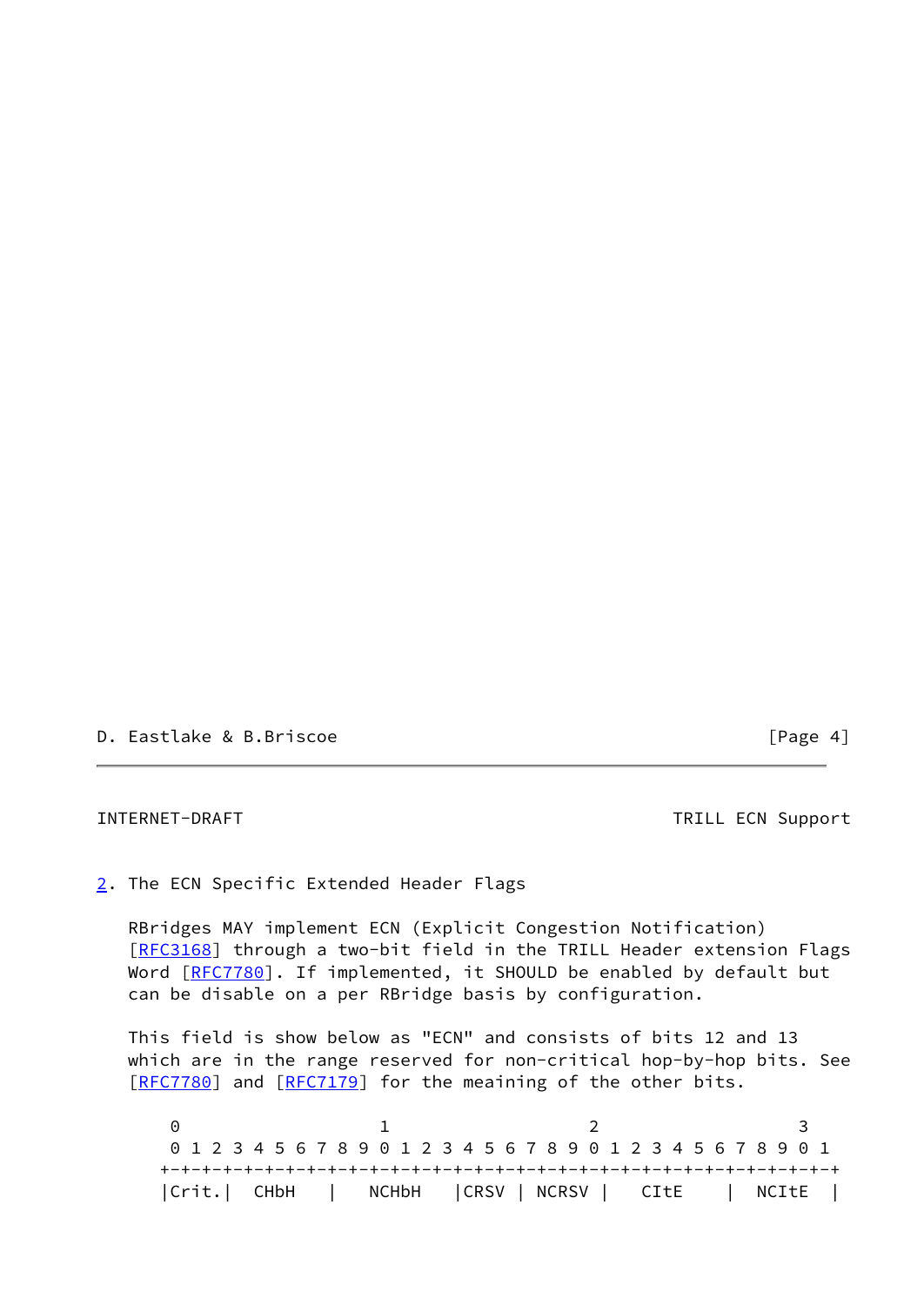| C C C  | C N           |     |     |  |      |  |
|--------|---------------|-----|-----|--|------|--|
| R[R R] | R C           | ECN | Ext |  | Ext  |  |
| H I R  | C C           |     | Hop |  | Clrl |  |
| b t s  | A   A         |     | Cnt |  |      |  |
| H E V  | $F$ $F$ $ F $ |     |     |  |      |  |
|        |               |     |     |  |      |  |

The following table is modified from [\[RFC3168](https://datatracker.ietf.org/doc/pdf/rfc3168)] and shows the meaning of bit values in TRILL Header extended flags 12 and 13. These are also the meanings of bits 6 and 7 of the DS field in the IPv4 and IPv6 heders as defined in [[RFC3168](https://datatracker.ietf.org/doc/pdf/rfc3168)]:

|    | Binary Meaning                      |
|----|-------------------------------------|
|    |                                     |
| 00 | Not-ECT (Not ECN-Capable Transport) |
| 01 | $ECT(1)$ (ECN-Capable Transport(1)) |
| 10 | $ECT(0)$ (ECN-Capable Transport(0)) |
| 11 | CE (Congestion Experienced)         |
|    |                                     |

Table 1. ECN Field Bit Combinations

D. Eastlake & B.Briscoe [Page 5]

<span id="page-5-1"></span>INTERNET-DRAFT TRILL ECN Support

### <span id="page-5-0"></span>[3](#page-5-0). ECN Support

 An RBridge that has ECN support as specified herein advertises this through bit TBD in the Extended RBridge Capabilities APPsub-TLV [\[RFC7782](https://datatracker.ietf.org/doc/pdf/rfc7782)] (see [Section 4.2](#page-9-3)). On encapsulation, transit, and decapsulation it behaves as described in the subsections below, which correspond to the recommended provisions of [\[RFC6040](https://datatracker.ietf.org/doc/pdf/rfc6040)].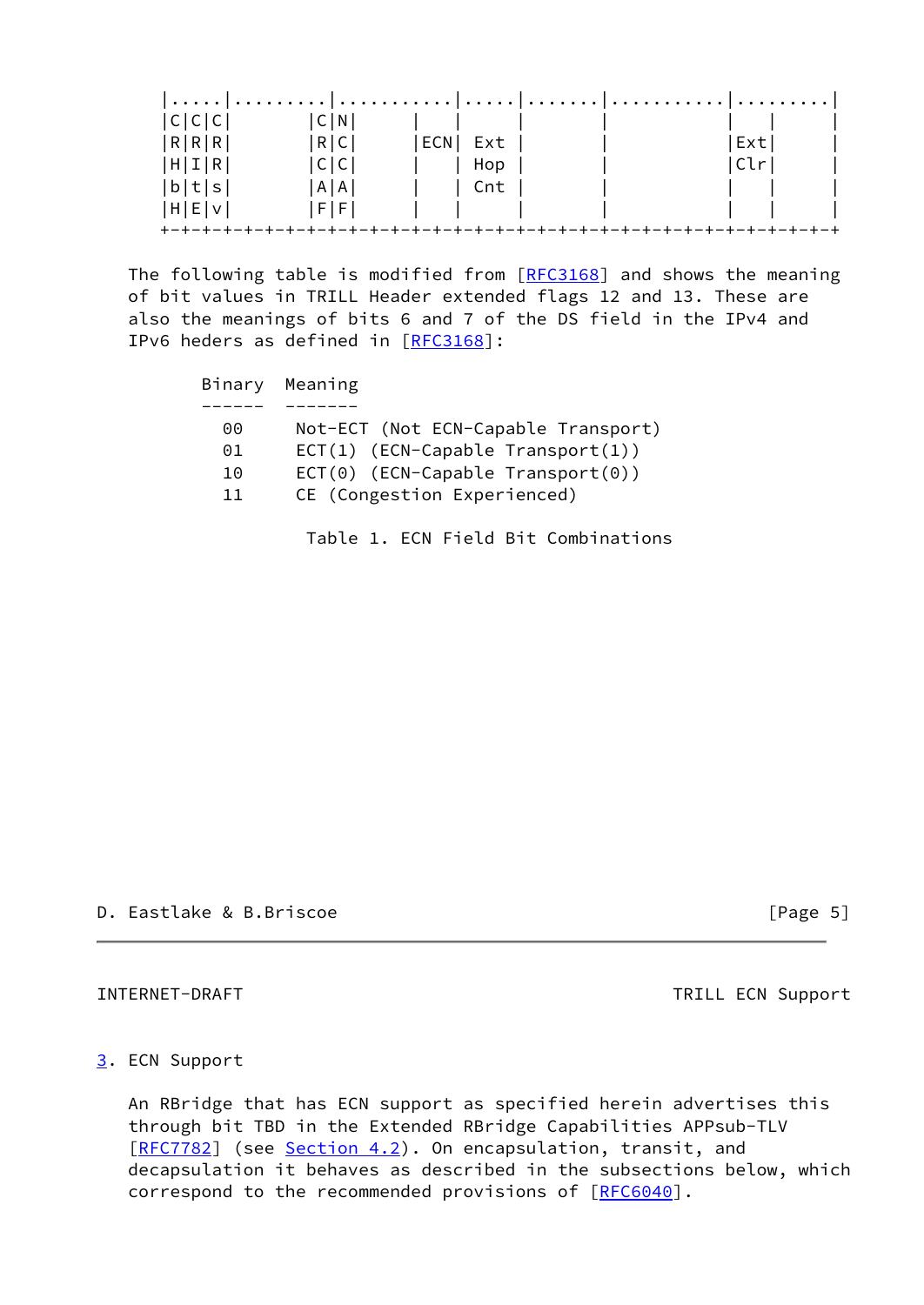### <span id="page-6-0"></span>[3.1](#page-6-0) Ingress ECN Support

 Behavior at the ingress depends on whether the egress RBridge supports ECN. If it does, then the behavior is as follows (called "normal mode" in [\[RFC6040](https://datatracker.ietf.org/doc/pdf/rfc6040)]):

- o When encapsulating an IP frame that is ECN enabled (non-zero ECN field), the ingress RBridge MUST create a flags word as part of the TRILL Header, setting the F flag, and copy the two ECN bits from the IP header into flag word bits 12 and 13.
- o When encapsulating a frame for a non-IP protocol, where that protocol has a means of indicating ECN that is understood by the ingress RBridge, it MAY add a flags word to the TRILL Header with the ECN bits set from the encapsulated native frame.

 If the egress RBridge does not support ECN, the behavior is as follows (called "compatibility mode" in [\[RFC6040](https://datatracker.ietf.org/doc/pdf/rfc6040)]):

- o A TRILL Header Flags Word need not be created unless there is some reason other than ECN to do so.
- o If a Flags Word is created, the ECN bits are set to zero (the Non- ECT value).

### <span id="page-6-1"></span>[3.2](#page-6-1) Transit ECN Support

 When forwarding a TRILL Data packet encountering congestion at an RBridge, if the TRILL Header flags word is present, bits 12 and 13 are updated in the usual ECN manner [\[RFC3168](https://datatracker.ietf.org/doc/pdf/rfc3168)]. An RBridge detects congestion either by monitoring its own queue depths or from participation in a link-specific protocol.

 If, for reasons other than ECN, conditions at a transit RBridge require the insertion of a TRLL Header Flags Word into a TRILL Data packet, this implies that the egress RBridge is not ECN capable -- if it was, the Flags Word would have been included in the TRILL Data packet at the ingress. Thus, when a transit RBridge creates such a

## D. Eastlake & B.Briscoe [Page 6]

<span id="page-6-2"></span>INTERNET-DRAFT TRILL ECN Support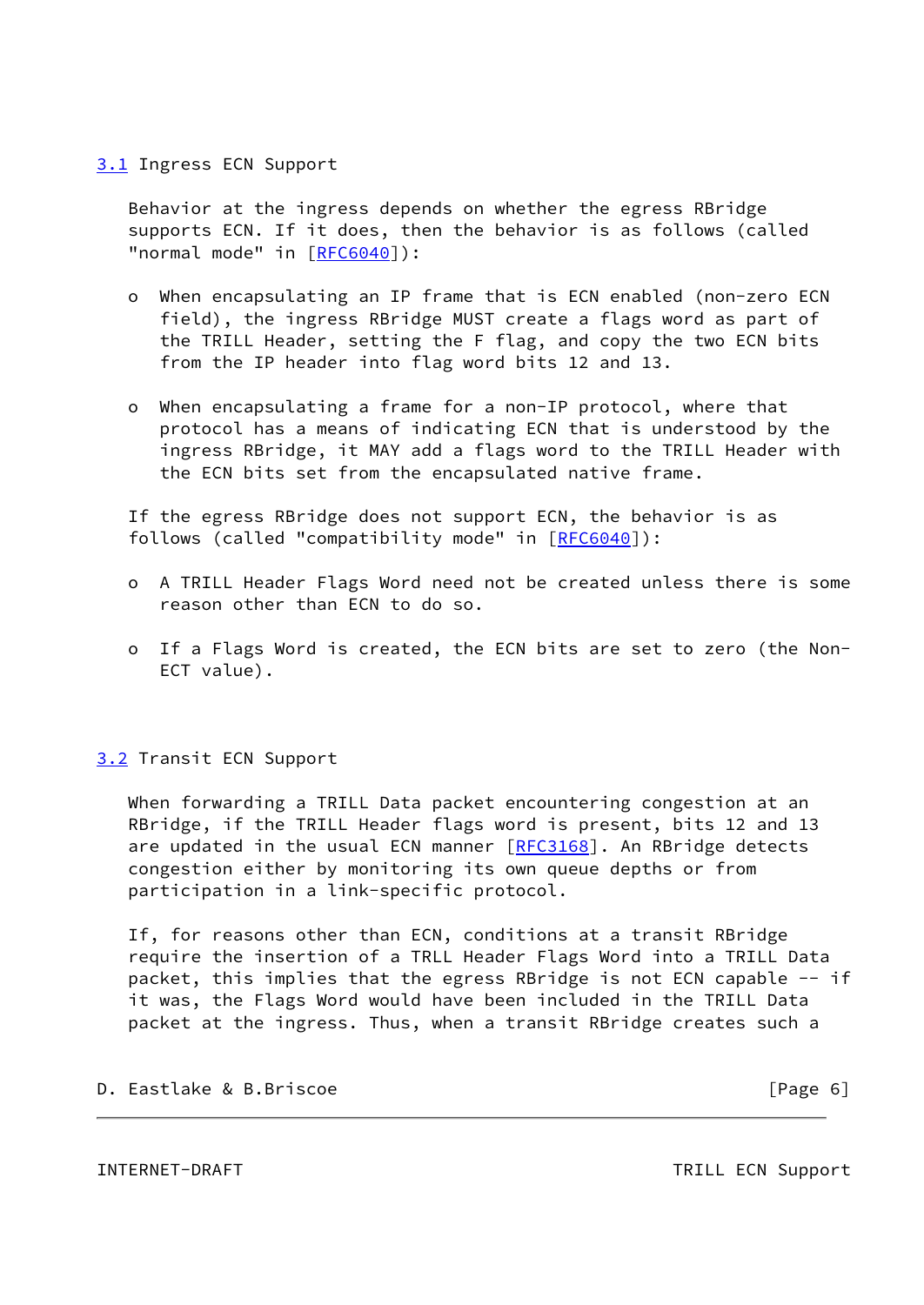Flags Word, it sets bits 12 and 13 to zero.

### <span id="page-7-0"></span>[3.3](#page-7-0) Egress ECN Support

 Egress RBridge support of ECN is determined by looking at the Extended Capabilities APPsub-TLV that RBridge advertises. If bit TBD is zero, or the APPsub-TLV is absent, that RBridge does not support ECN. If the APPsub-TLV is present and bit TBD is one, then it does support ECN. If there are inconsistent APPsub-TLVs, the egress RBridge is assumed to support ECN if any of those APPsub-TLVs indicate that it does.

 If the egress RBridge does not support ECN, it will ignore bits 12 and 13 of any Flags Word that is present, because it does not contain any special ECN logic.

If the egress RBridge supports ECN, it does the following:

- o When decapsulating an IP frame, the RBridge MUST set the outgoing native IP frame ECN field to the code point at the intersection of the values for that field in the encapsulated IP frame (row) and the TRILL Header flags word ECN field (column) in Table 2 below or drop the frame in the case where the TRILL header indicates congestion experienced but the encapsulated native IP frame indicates a not ECN-capable transport. (Such frame dropping is necessary because IP transport that is not ECN-capable requires dropped frames to sense congestion.)
- o When decapsulating a non-IP protocol frame with a means of indicating ECN that is understood by the RBridge, it MAY set the ECN information in the decapsulated native frame by combining that information in the TRILL Header flags word and the encapsulated non-IP native frame as specified in Table 2.

 Table 2 below (adapted from [\[RFC6040](https://datatracker.ietf.org/doc/pdf/rfc6040)]) shows how, at the egress, to combine the ECN information in the extended TRILL Header ECN field with the ECN information in an encapsulated frame to produce the ECN information to be carried in the resulting native frame.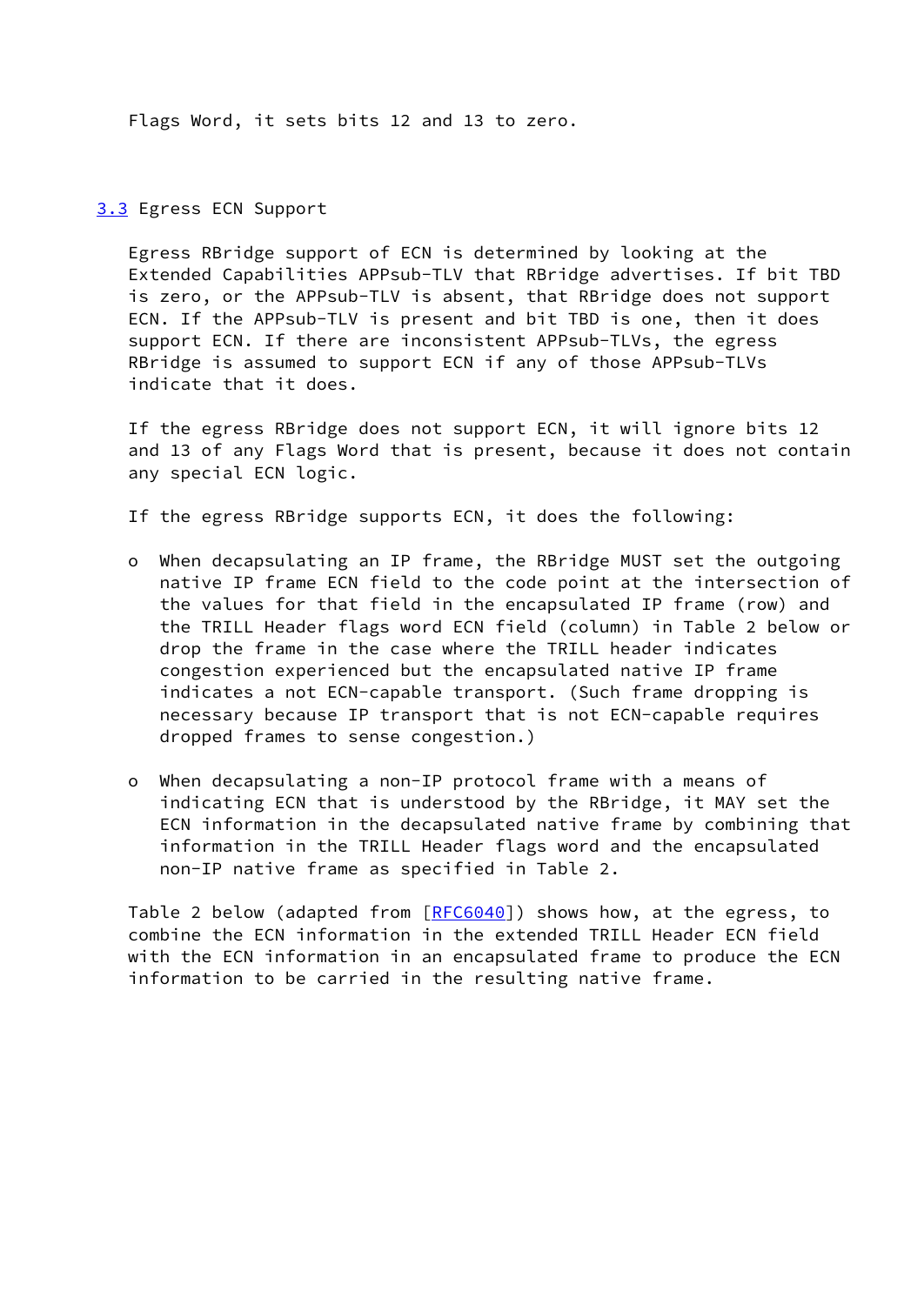INTERNET-DRAFT TRILL ECN Support

| Inner<br>Native | Arriving TRILL Header Flag Word ECN Field |              |                                           |           |  |
|-----------------|-------------------------------------------|--------------|-------------------------------------------|-----------|--|
| Header          | $Not-ECT$   $ECT(0)$                      |              | ECT(1)                                    | CЕ        |  |
| Not-ECT         | Not-ECT                                   | $Not-ECT(*)$ | $Not-ECT(*)$   $\langle drop \rangle (*)$ | CE.       |  |
| ECT(0)          | ECT(0)                                    | ECT(0)       | ECT(1)                                    |           |  |
| ECT(1)          | ECT(1)                                    | $ECT(1)(*)$  | ECT(1)                                    | <b>CE</b> |  |
| CE.             | <b>CE</b>                                 | CE.          | $CE(*)$                                   | <b>CE</b> |  |

Table 2: Egress ECN Behavior

 An asterisk in the above table indicates a probably erroneous condition that SHOULD be logged.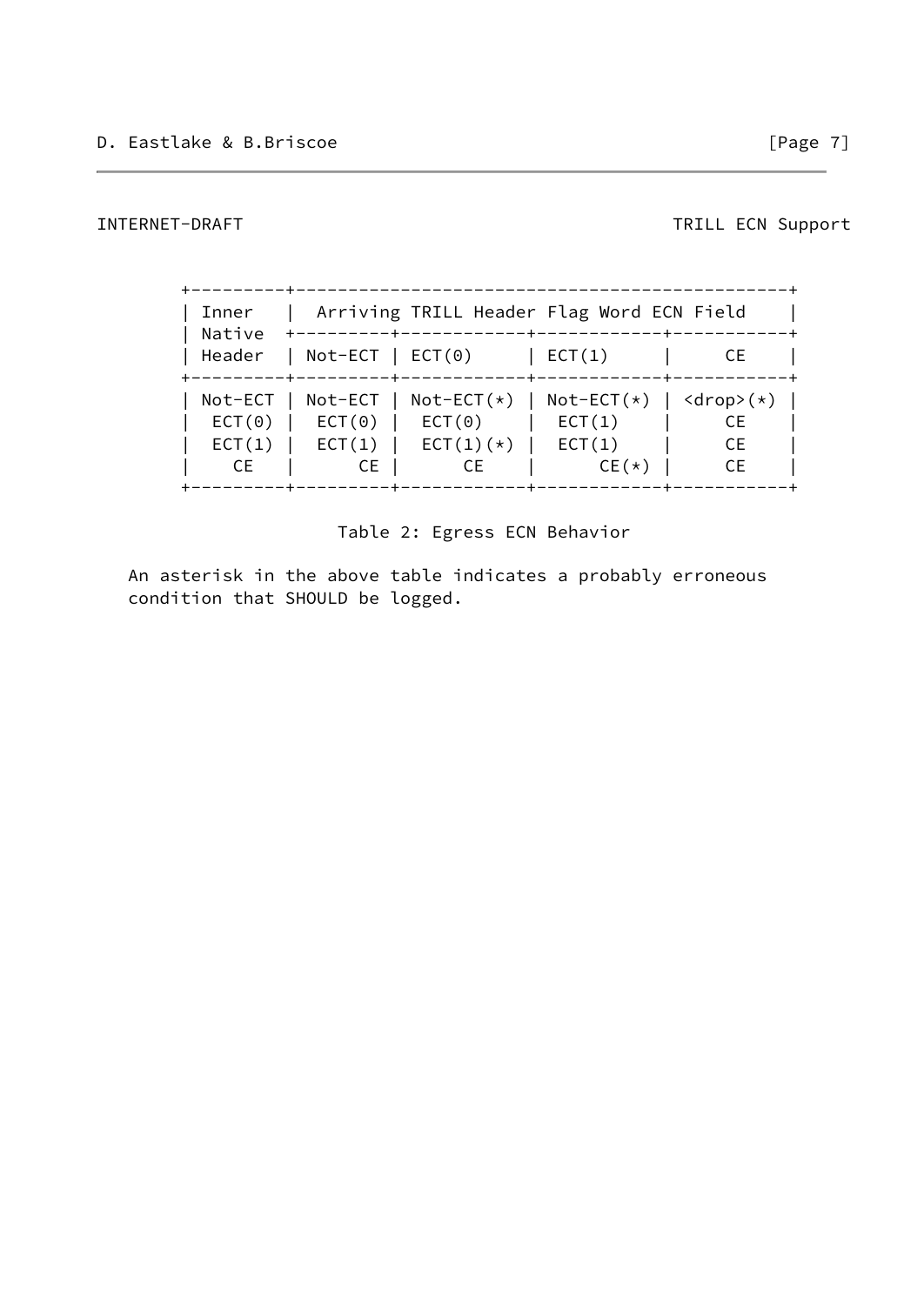D. Eastlake & B.Briscoe [Page 8]

<span id="page-9-1"></span>INTERNET-DRAFT TRILL ECN Support

### <span id="page-9-0"></span>[4](#page-9-0). IANA Considerations

This section summarizes IANA actions required.

# <span id="page-9-2"></span>[4.1](#page-9-2) Flags Word Bits

 IANA is requested to assign bits 12 and 13 in the TRILL Header Flags Word for ECN and update the TRILL Extended Header Flags registry by replacing the line for bits 9-13 with the following"

|  | Bits Purpose                                                 | Reference |
|--|--------------------------------------------------------------|-----------|
|  |                                                              |           |
|  | 9-11 available non-critical hop-by-hop flags                 |           |
|  | 12-13 ECN (Explicit Congestion Notification) [this document] |           |

### <span id="page-9-3"></span>[4.2](#page-9-3) Extended RBridge Capability Bit

 IANA is requested to assign bit TBD in the Extended RBridge Capabilities to indicate ECN support. The Extended RBridge Capabilities registry on the TRILL Parameters page is updated by adding the folloing line and updating any "Unassigned" line that is affected.

| Bit |            | Mnemonic Description Reference |                             |
|-----|------------|--------------------------------|-----------------------------|
|     |            |                                |                             |
| TBD | <b>ECN</b> |                                | ECN Support [this document] |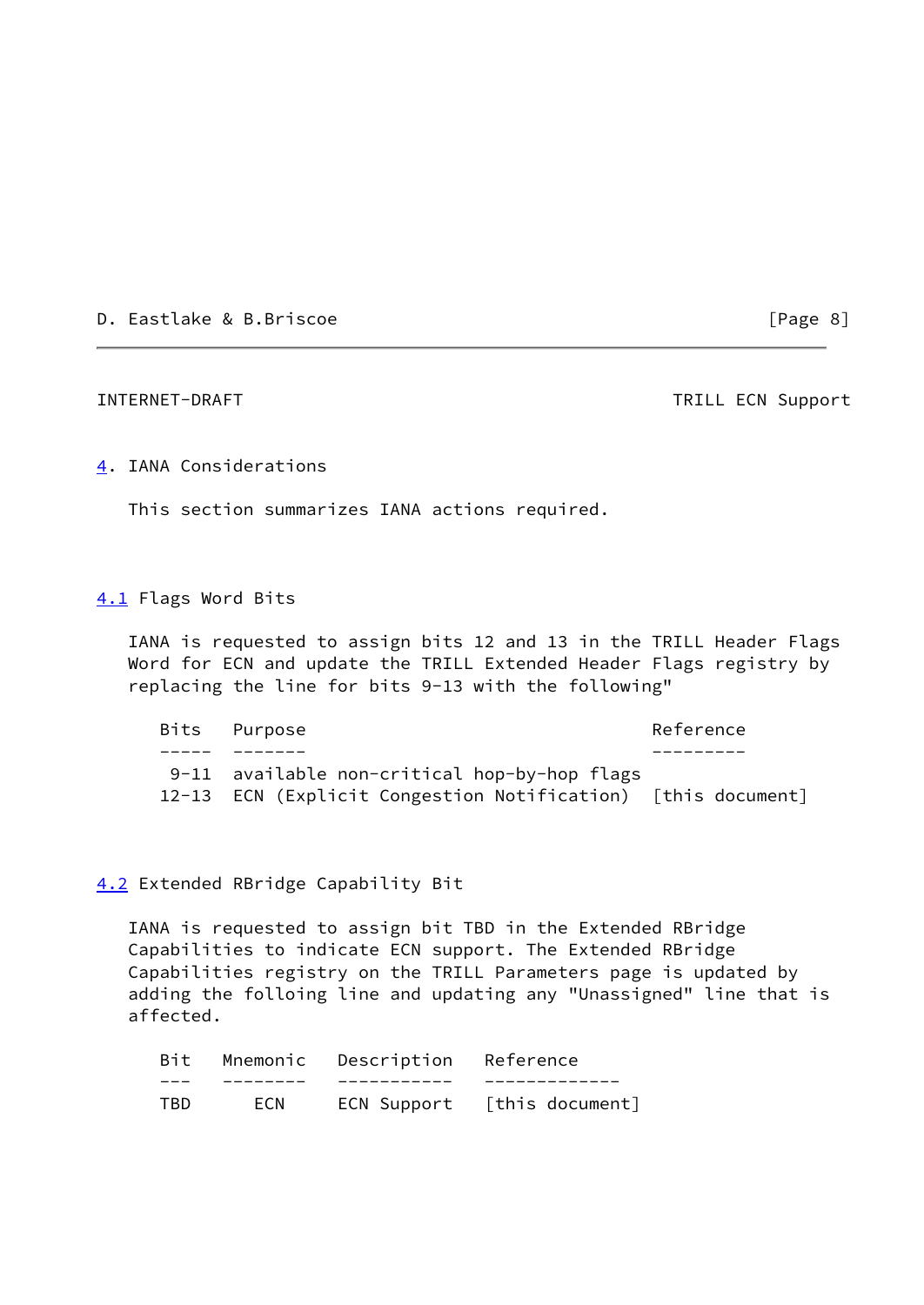D. Eastlake & B.Briscoe [Page 9]

<span id="page-10-1"></span>INTERNET-DRAFT TRILL ECN Support

# <span id="page-10-0"></span>[5](#page-10-0). Security Considerations

TBD

For ECN tunneling security considerations, see [\[RFC6040](https://datatracker.ietf.org/doc/pdf/rfc6040)].

For general TRILL protocol security considerations, see [\[RFC6325](https://datatracker.ietf.org/doc/pdf/rfc6325)].

## <span id="page-10-2"></span>[6](#page-10-2). Acknowledgements

 This document was prepared with basic NROFF. All macros used were defined in the source file.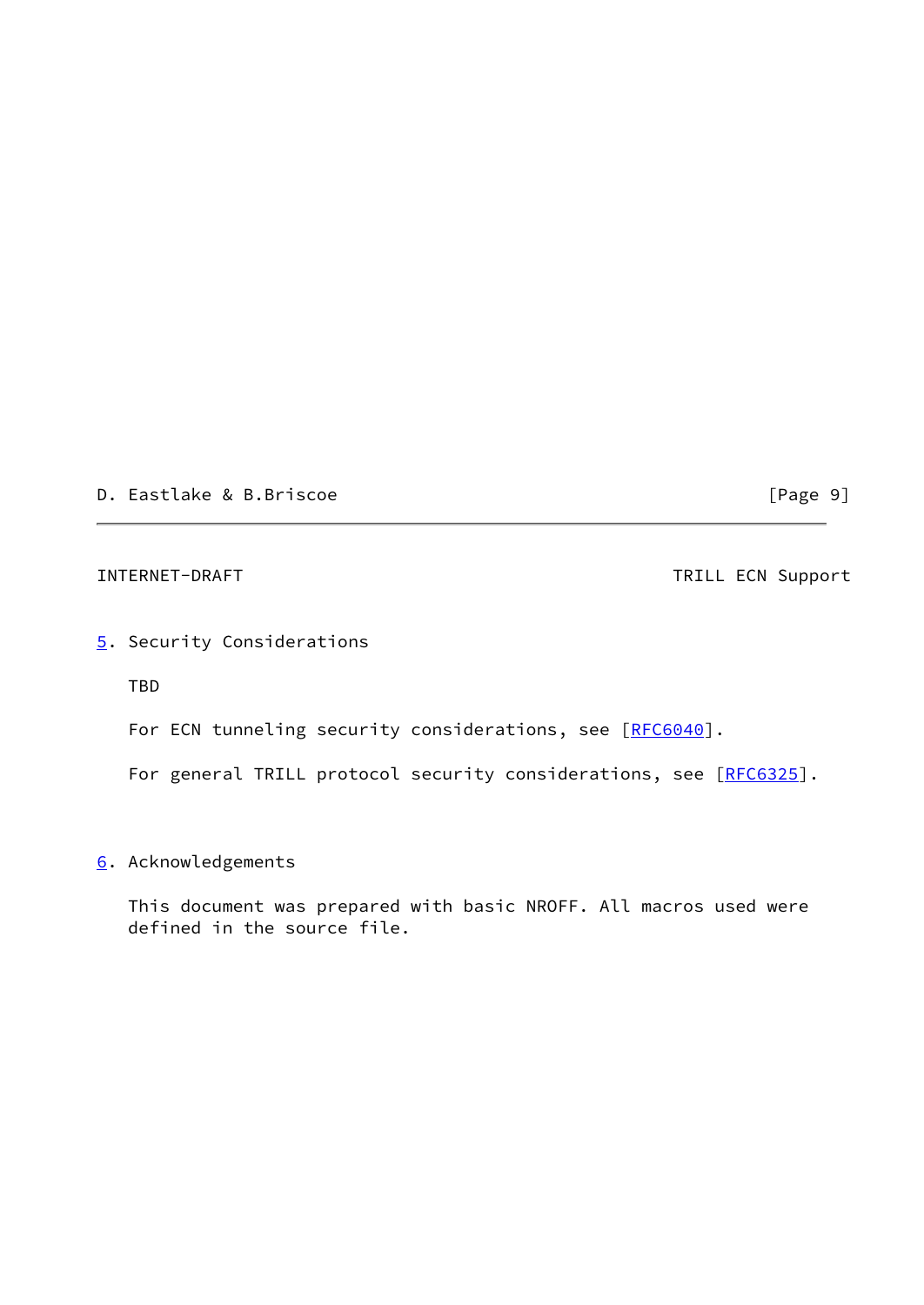D. Eastlake & B.Briscoe [Page 10]

<span id="page-11-0"></span>INTERNET-DRAFT TRILL ECN Support

Normative References

- [RFC2119] Bradner, S., "Key words for use in RFCs to Indicate Requirement Levels", [BCP 14](https://datatracker.ietf.org/doc/pdf/bcp14), [RFC 2119,](https://datatracker.ietf.org/doc/pdf/rfc2119) DOI 10.17487/RFC2119, March 1997, <<http://www.rfc-editor.org/info/rfc2119>>.
- [RFC3168] Ramakrishnan, K., Floyd, S., and D. Black, "The Addition of Explicit Congestion Notification (ECN) to IP", [RFC 3168](https://datatracker.ietf.org/doc/pdf/rfc3168), DOI 10.17487/RFC3168, September 2001, [<http://www.rfc](http://www.rfc-editor.org/info/rfc3168) [editor.org/info/rfc3168](http://www.rfc-editor.org/info/rfc3168)>.
- [RFC6040] Briscoe, B., "Tunnelling of Explicit Congestion Notification", [RFC 6040](https://datatracker.ietf.org/doc/pdf/rfc6040), DOI 10.17487/RFC6040, November 2010, <<http://www.rfc-editor.org/info/rfc6040>>.
- [RFC6325] Perlman, R., Eastlake 3rd, D., Dutt, D., Gai, S., and A. Ghanwani, "Routing Bridges (RBridges): Base Protocol Specification", [RFC 6325](https://datatracker.ietf.org/doc/pdf/rfc6325), DOI 10.17487/RFC6325, July 2011,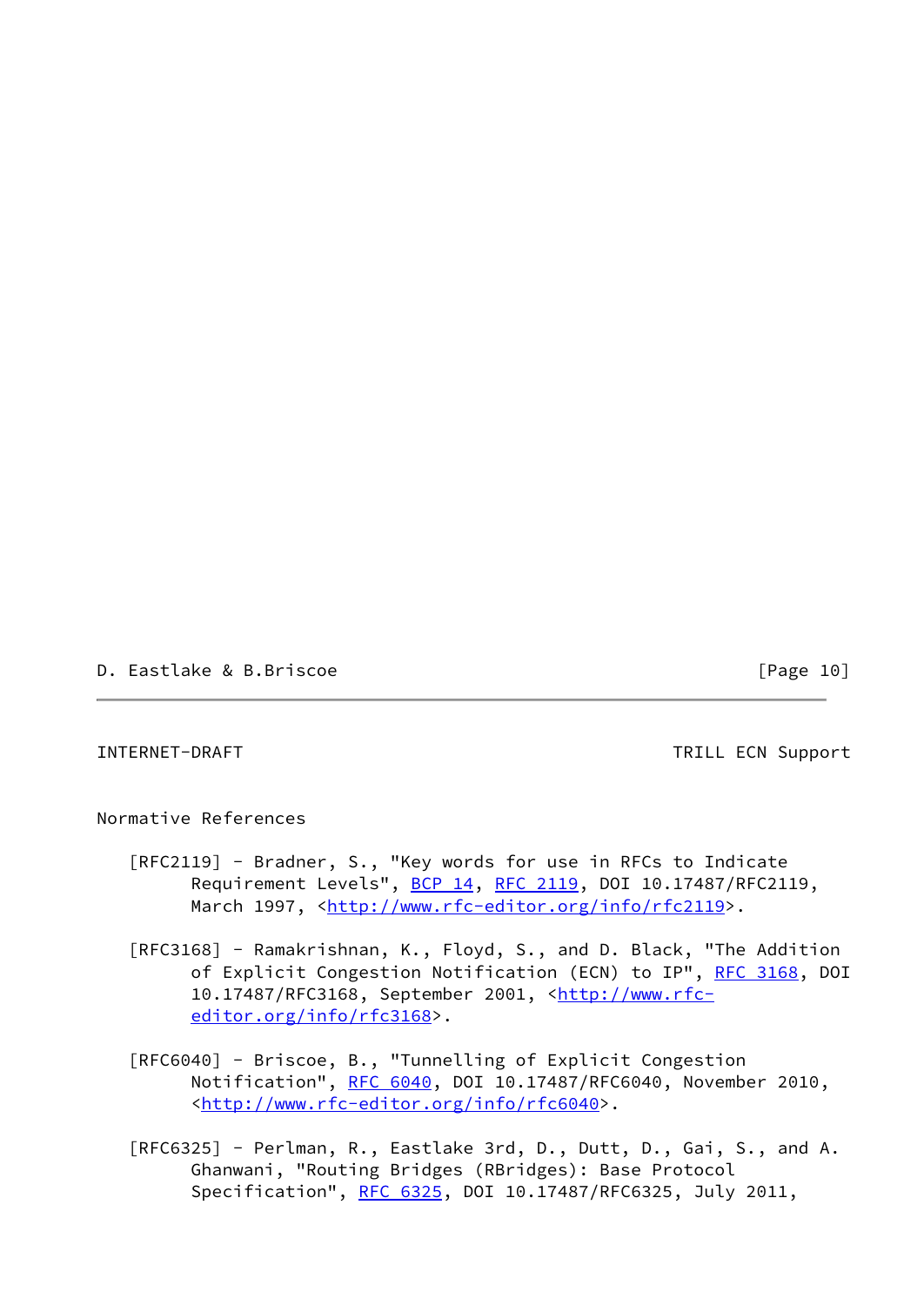<<http://www.rfc-editor.org/info/rfc6325>>.

- [RFC7179] Eastlake 3rd, D., Ghanwani, A., Manral, V., Li, Y., and C. Bestler, "Transparent Interconnection of Lots of Links (TRILL): Header Extension", [RFC 7179](https://datatracker.ietf.org/doc/pdf/rfc7179), DOI 10.17487/RFC7179, May 2014, [<http://www.rfc-editor.org/info/rfc7179](http://www.rfc-editor.org/info/rfc7179)>.
- [RFC7780] Eastlake 3rd, D., Zhang, M., Perlman, R., Banerjee, A., Ghanwani, A., and S. Gupta, "Transparent Interconnection of Lots of Links (TRILL): Clarifications, Corrections, and Updates", [RFC 7780](https://datatracker.ietf.org/doc/pdf/rfc7780), DOI 10.17487/RFC7780, February 2016, <<http://www.rfc-editor.org/info/rfc7780>>.
- [RFC7782] Zhang, M., Perlman, R., Zhai, H., Durrani, M., and S. Gupta, "Transparent Interconnection of Lots of Links (TRILL) Active-Active Edge Using Multiple MAC Attachments", [RFC 7782](https://datatracker.ietf.org/doc/pdf/rfc7782), DOI 10.17487/RFC7782, February 2016, <[http://www.rfc](http://www.rfc-editor.org/info/rfc7782) [editor.org/info/rfc7782](http://www.rfc-editor.org/info/rfc7782)>.

## Informative References

[none]

### D. Eastlake & B.Briscoe [Page 11]

<span id="page-12-0"></span>INTERNET-DRAFT TRILL ECN Support

Authors' Addresses

 Donald E. Eastlake, 3rd Huawei Technologies 155 Beaver Street Milford, MA 01757 USA

 Tel: +1-508-333-2270 Email: d3e3e3@gmail.com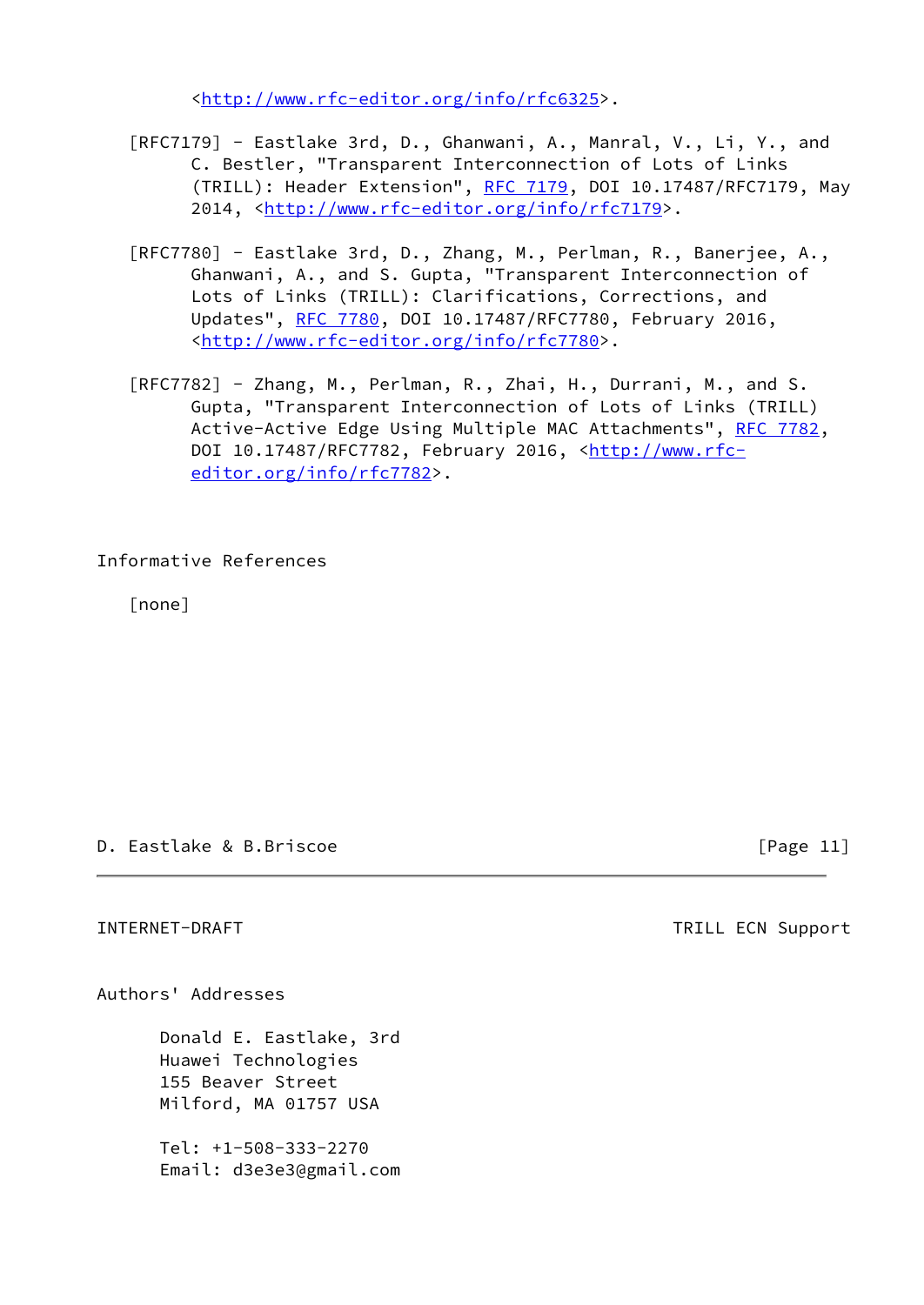Bob Briscoe (editor) Simula Research Lab

 Email: ietf@bobbriscoe.net URI: <http://bobbriscoe.net/>

D. Eastlake & B.Briscoe [Page 12]

INTERNET-DRAFT TRILL ECN Support

Copyright and IPR Provisions